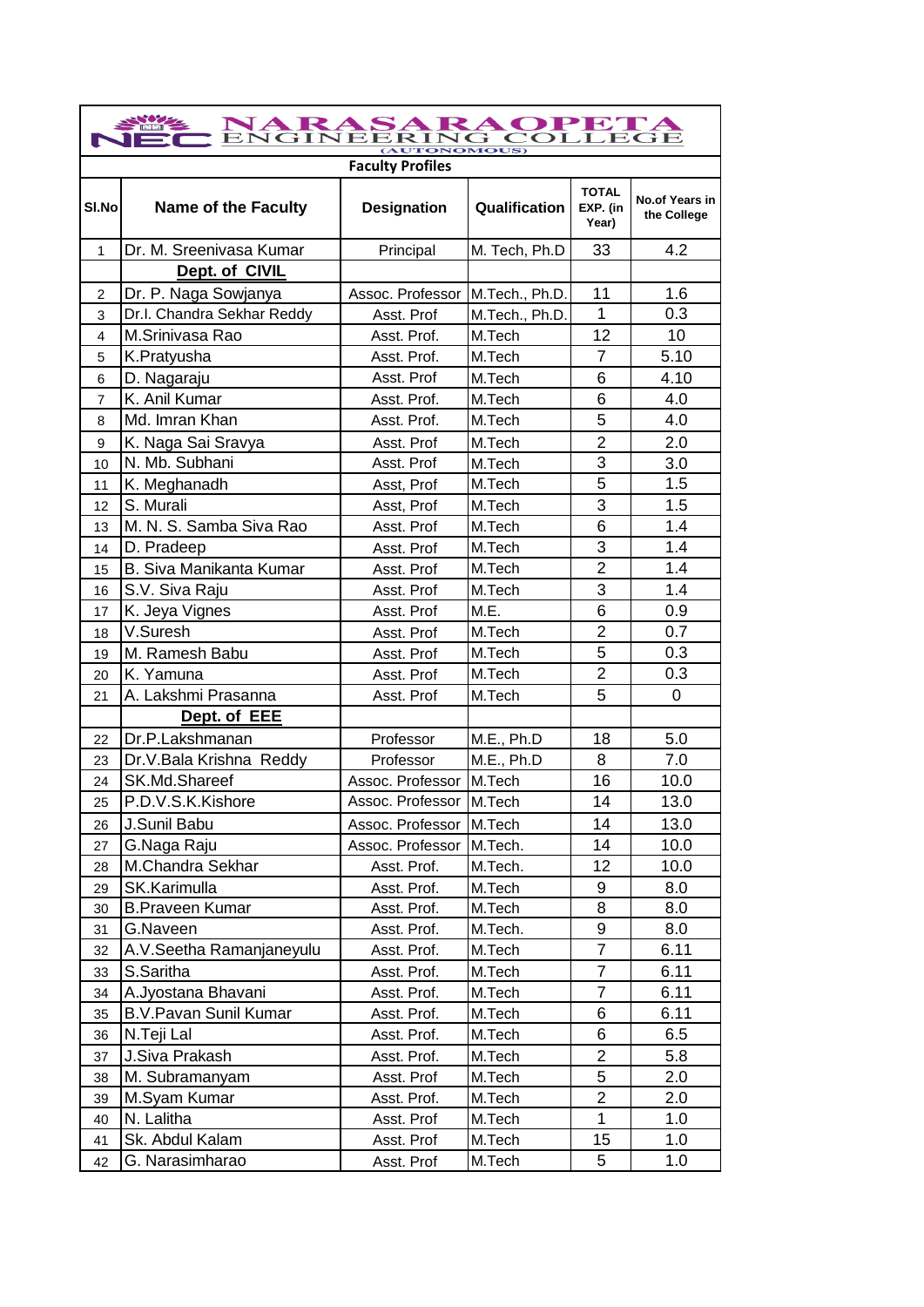| 43 | P. Bramaramba Vathi       | Asst. Prof                       | M.Tech        | 4              | 1.0  |
|----|---------------------------|----------------------------------|---------------|----------------|------|
| 44 | P. Naganjaneyulu          | Asst. Prof                       | M.Tech        | 8              | 0.1  |
|    | Dept. of Mechanical Engg. |                                  |               |                |      |
| 45 | Dr. D. Suneel             | Professor&Dean                   | M. Tech, Ph.D | 20             | 10.5 |
| 46 | Dr. B. Venkata Siva       | Professor                        | M. Tech, Ph.D | 16             | 6.0  |
| 47 | Dr. D. Jagadish           | Professor                        | M. Tech, Ph.D | 16             | 7.0  |
| 48 | Dr. B. Ravi Naik          | Professor                        | M.E., Ph.D    | 16             | 3.0  |
| 49 | Dr. M. Ramakotaiah        | Professor                        | M.Tech., Ph.D | 18             | 3.0  |
| 50 | T.V. Rao                  | Professor                        | M. Tech, Ph.D | 25             | 7.0  |
| 51 | Dr. M. Naveen Kumar       | Assoc. Professor   M.Tech., Ph.D |               | 16             | 3.5  |
| 52 | Dr. S. Jaya Krishna       | Assoc. Professor M.Tech., Ph.D   |               | 15             | 3.5  |
| 53 | Dr. T. R. Santhosh kumar  | Assoc. Professor   M.Tech., Ph.D |               | 17             | 3.5  |
| 54 | Dr. P. Suresh Babu        | Assoc. Professor   M.E., Ph.d.   |               | 20             | 7.0  |
| 55 | M. Venkaiah               | Assoc. Professor   M.Tech.,      |               | 13             | 11.5 |
| 56 | P.Srinivasa Rao           | Assoc. Professor M.Tech.         |               | 10             | 8.0  |
| 57 | Ch.Sekhar                 | Assoc. Professor M.Tech          |               | 14             | 9.0  |
| 58 | K.Kiran Chand             | Assoc. Professor M.Tech          |               | 8              | 8.5  |
| 59 | P. Sravani                | Asst. Prof.                      | M.Tech        | 5              | 7.5  |
| 60 | N. Vijaya Sekhar          | Asst. Prof                       | M.Tech        | 10             | 5.0  |
| 61 | G.Bhargav                 | Asst. Prof.                      | M.Tech.       | 5              | 6.0  |
| 62 | <b>T.Ashok Kumar</b>      | Asst. Prof.                      | M.Tech        | $\overline{7}$ | 8.0  |
| 63 | <b>B. Rajiv Kumar</b>     | Asst. Prof                       | M.Tech        | 4              | 5.0  |
| 64 | R.Chinna Rao              | Asst. Prof.                      | M.Tech        | 5              | 4.0  |
| 65 | P.Venkata Krishna         | Asst. Prof.                      | M.Tech        | 5              | 4.0  |
| 66 | P. Kiran Kumar            | Asst. Prof.                      | M.Tech        | 4              | 4.0  |
| 67 | M. Venkanna Babu          | Asst. Prof                       | M.Tech        | 15             | 4.0  |
| 68 | K. John Babu              | Asst. Prof                       | M.Tech        | 4              | 4.0  |
| 69 | P. Narasaiah              | Asst. Prof                       | M.Tech        | 5              | 4.0  |
| 70 | K. Goverdhan Reddy        | Asst. Prof                       | M.Tech        | 3              | 4.0  |
| 71 | E. Saidulu                | Asst. Prof                       | M.Tech        | 3              | 4.0  |
| 72 | Sk. Bajan                 | Asst. Prof                       | M.Tech        | 3              | 4.0  |
| 73 | Sk. Nagul Meeravali       | Asst, Prof                       | M.Tech        | 1.6            | 2.0  |
| 74 | B. Rambabu                | Asst, Prof                       | M.Tech        | 1.6            | 2.0  |
| 75 | M. Srinivasarao           | Asst. Prof                       | M.Tech        | 1              | 1.5  |
| 76 | Y. Suvarna Kumar          | Asst. Prof                       | M.Tech        | 1              | 1.0  |
| 77 | A. Pavan Kumar            | Asst. Prof.                      | M.Tech        | 9              | 0.10 |
| 78 | D. Raghavendra            | Asst. Prof                       | M.Tech        | 3              | 0.8  |
|    | Dept. of ECE              |                                  |               |                |      |
| 79 | Dr. V. Venkata Rao        | Professor                        | M.E., Ph.D    | 28             | 17.0 |
| 80 | Dr. K. Srinivasa Ravi     | Professor                        | M.Sc., Ph.D.  | 26             | 3.8  |
| 81 | Dr. Sk. Sd. Basha         | Professor                        | M.E., Ph.D.   | 16             | 5.4  |
| 82 | Dr. G. Lakshmi Narayana   | Professor                        | M.Tech., Ph.D | 16             | 5.4  |
| 83 | Dr. T. Santhi             | Professor                        | M.E., Ph.D.   | 15             | 5.4  |
| 84 | Dr. R. Siva Kumar         | Professor                        | M.Tech., Ph.D | 17             | 2.11 |
| 85 | Dr. T. Ravi Chandra Babu  | Professor                        | M.Tech., Ph.D | 17             | 2.11 |
| 86 | Dr. D. Subba Rao          | Professor                        | M.Tech., Ph.D | 17             | 2.11 |
| 87 | Dr. K. Laxma Reddy        | Professor                        | M.Tech., Ph.D | 16             | 2.11 |
| 88 | Dr. N. Veda Kumar         | Professor                        | M.Tech., Ph.D | 17             | 2.11 |
| 89 | Dr. K. Raju               | Professor                        | M.Tech., Ph.D | 18             | 5.0  |
| 90 | Dr. B. Raghavaiah         | Professor                        | M.Tech., Ph.D | 13             | 3.0  |
| 91 | Dr. Amit Gupta            | Professor                        | M.E., Ph.D.   | 23             | 1.6. |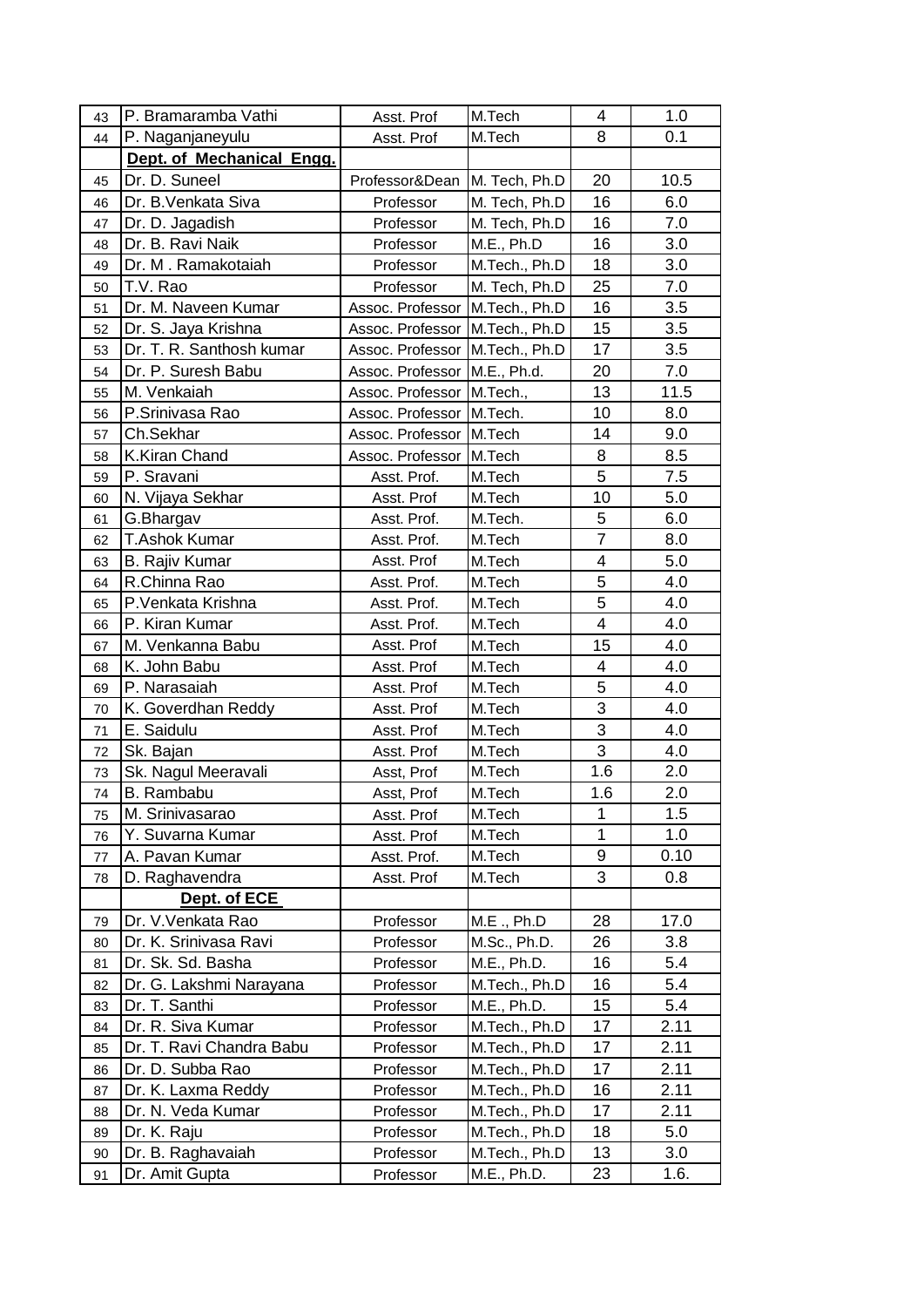| 92  | Dr. J.V.K.Ratnam            | Assoc. Professor M.E., Ph.D     |                | 21             | 13.0 |
|-----|-----------------------------|---------------------------------|----------------|----------------|------|
| 93  | Dr. A.V. Nageswara Rao      | Assoc. Professor M.Tech., Ph.D  |                | 14             | 5.4. |
| 94  | Dr. Sk. Bajidvali           | Assoc. Professor M.Tech., Ph.D. |                | 16             | 1.6' |
| 95  | P.S.S.Chakravarthi          | Assoc. Professor M.Tech.        |                | 22             | 16.0 |
| 96  | J.Narasimha Rao             | Assoc. Professor M.Tech.        |                | 9              | 10.0 |
| 97  | N.Sayedu Khasim             | Assoc. Professor M.Tech         |                | 10             | 8.8  |
| 98  | N.Srinivasa Rao             | Assoc. Professor M.Tech.        |                | 10             | 10.0 |
| 99  | P.Bhagya Raju               | Assoc. Professor M.Tech.        |                | 12             | 11.0 |
| 100 | Dr. R. Sambasiva Naik       | Asst. Prof                      | M.Tech., Ph.D. | 15             | 2.0  |
| 101 | <b>B.</b> Suneetha          | Asst. Prof.                     | M.Tech,        | 14             | 3.6  |
| 102 | M. Srinivasa Rao            | Asst. Prof.                     | M.Tech.        | 10             | 9.0  |
| 103 | V. Naveen Raja              | Asst. Prof.                     | M.Tech         | 14             | 9.0  |
| 104 | E. Narendra                 | Asst. Prof                      | M.Tech         | 20             | 5.0  |
| 105 | Sk. Zuber Basha             | Asst. Prof.                     | M.Tech.        | 10             | 10.0 |
| 106 | A.Raveendra Babu            | Asst. Prof.                     | M.Tech         | 11             | 8.0  |
| 107 | T.Indira                    | Asst. Prof.                     | M.Tech         | 8              | 8.0  |
| 108 | K.Sheela                    | Asst. Prof.                     | M.Tech         | $\overline{7}$ | 7.0  |
| 109 | G.Bhavani                   | Asst. Prof.                     | M.Tech         | $\overline{7}$ | 6.6  |
| 110 | Shaik Mohammed Umar         | Asst. Prof.                     | M.Tech         | $\overline{7}$ | 5.11 |
| 111 | N.Narayana                  | Asst. Prof.                     | M.Tech         | $\overline{7}$ | 7.3  |
| 112 | N.Rajeev Reddy              | Asst. Prof.                     | M.Tech.        | 6              | 6.0  |
| 113 | CH. Karthik                 | Asst. Prof                      | M.Tech         | 5              | 5.4  |
| 114 | A. Venkata Siva             | Asst. Prof.                     | M.Tech.        | $\overline{7}$ | 6.11 |
| 115 | N. Dasaradh                 | Asst. Prof                      | M.Tech         | 3              | 3.4  |
| 116 | A. Kanchana                 | Asst. Prof                      | M.Tech         | $\overline{2}$ | 2.6  |
| 117 | J. Pallavi                  | Asst. Prof                      | M.Tech         | $\mathbf{1}$   | 2.4  |
| 118 | G. S. Joe victor            | Asst. Prof                      | M.Tech         | $\mathbf{1}$   | 0.11 |
| 119 | Sk. Arifa Begam             | Asst. Prof                      | M.Tech         | 6              | 1.2. |
| 120 | Ch. Adi Babu                | Asst. Prof                      | M.Tech         | 9              | 1.4. |
| 121 | J. Sravanthi                | Asst. Prof                      | M.Tech         | 11             | 5.0  |
| 122 | K. Sivakumari               | Asst. Prof                      | M.Tech         | 4              | 6.11 |
| 123 | B. Srinivasarao             | Asst. Prof                      | M.Tech         | 14             | 1.5. |
| 124 | D. Sai Chandrika            | Asst. Prof                      | M.Tech         | $\mathbf 1$    | 2.2  |
| 125 | R. Naraiah                  | Asst, Prof                      | M.Tech         | 2              | 1.6  |
| 126 | Sk. Asifa                   | Asst, Prof                      | M.Tech         | 1              | 1.6  |
| 127 | M. Suneel Raja              | Asst, Prof                      | M.Tech         | 10             | 0.9  |
| 128 | Sk. Md Gouse                | Asst. Prof                      | M.Tech         | 5              | 0.9  |
| 129 | Sk. Masthan Shareef         | Asst. Prof                      | M.Tech         | $\overline{7}$ | 0.9  |
| 130 | <b>B. Siva Nageswararao</b> | Asst. Prof                      | M.Tech         | 18             | 0.9  |
| 131 | M. Hari Haranadha Sastry    | Asst. Prof                      | M.Tech         | 25             | 6.6. |
| 132 | G. Rajavali                 | Asst. Prof                      | M.Tech         | 8              | 0.6  |
| 133 | G. Sambasiva Rao            | Asst. Prof                      | M.Tech         | 12             | 0.6  |
|     | Dept. of C.S.E              |                                 |                |                |      |
| 134 | Dr.S.N.Tirumala Rao         | Professor                       | M.Tech., Ph.D. | 30             | 11.0 |
| 135 | Dr.B.Jhansi Vazram          | Professor                       | M.Tech., Ph.D. | 22             | 17.0 |
| 136 | Dr. S.V.N. Srinivasu        | Professor                       | M.Tech., Ph.D. | 20             | 4.0  |
| 137 | Dr. M. Bala Raju            | Professor                       | M.Tech., Ph.D. | 18             | 3.0  |
| 138 | Dr. P. Srinivasa Murthy     | Professor                       | M.E., Ph.D.    | 17             | 3.0  |
| 139 | Dr. K. Sai Anusha           | Professor                       | M.E., Ph.D.    | 16             | 3.0  |
| 140 | Dr. G. Syam Prasad          | Professor                       | M.Tech., Ph.D. | 24             | 1.5  |
| 141 | Dr. T.V. Sai Krishna        | Professor                       | M.Tech., Ph.D. | 17             | 2.0  |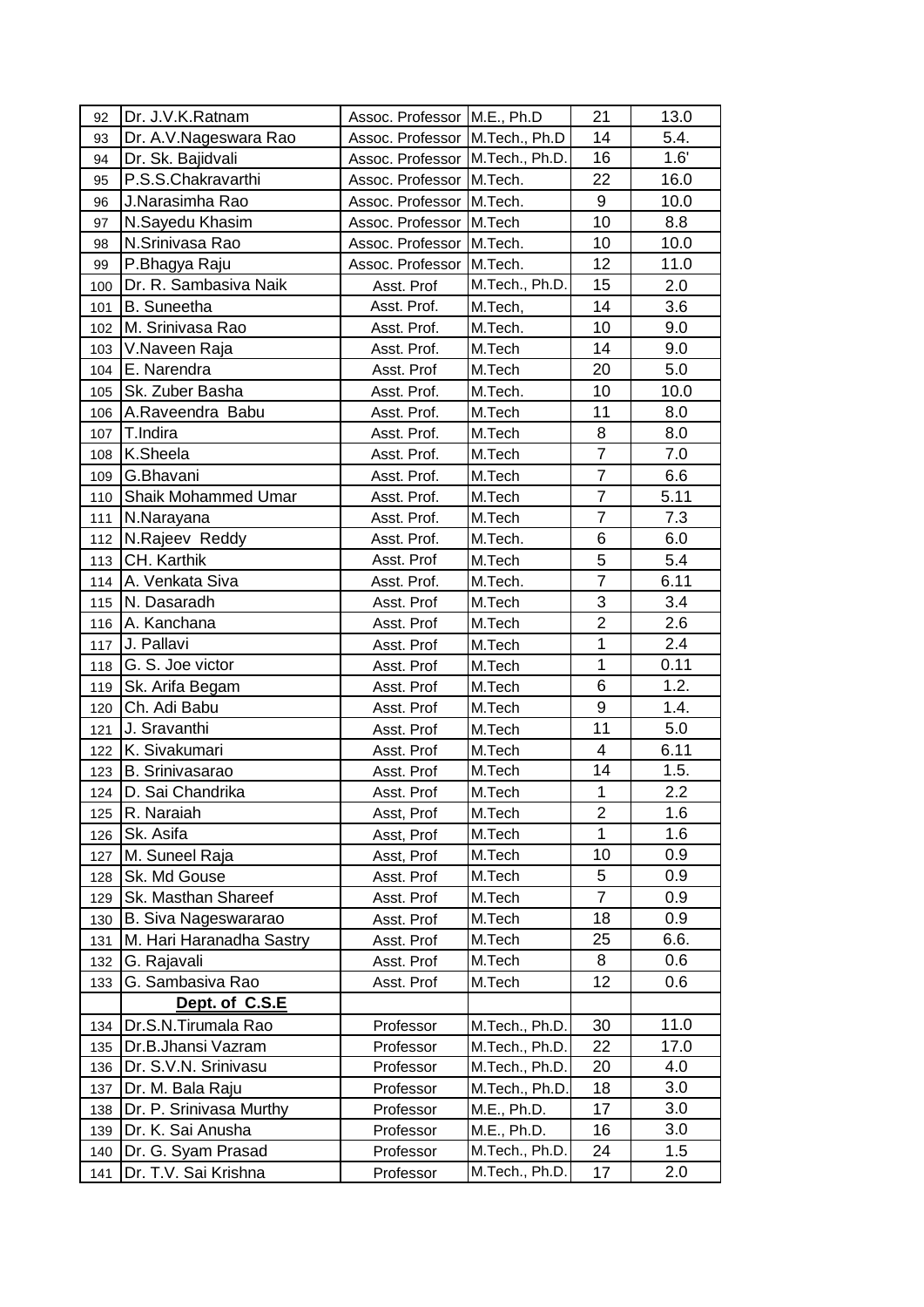| 142 | Dr. K. Lakshminadh       | Professor                       | M.Tech., Ph.D. | 15                      | 15.0 |
|-----|--------------------------|---------------------------------|----------------|-------------------------|------|
| 143 | Dr. S.Siva Nageswara Rao | Professor                       | M.Tech., Ph.D. | 12                      | 12.0 |
| 144 | Dr. G.L.N.Jayapradha     | Professor                       | M.Tech., Ph.D. | 25                      | 15.0 |
| 145 | Dr. K.S.M.V. Kumar       | Professor                       | M.Tech., Ph.D  | 18                      | 0.2  |
| 146 | V. Mahesh Babu           | Professor                       | M.Tech.        | 24                      | 24.0 |
| 147 | Dr. M. Venkata Reddy     | Assoc. Professor M.Tech., Ph.D. |                | 13                      | 3.0  |
| 148 | Dr. Somaraju Mouli       | Assoc. Professor                | M.Tech., Ph.D. | 14                      | 3.0  |
| 149 | M. Sireesha              | Assoc. Professor                | M.Tech.        | 13                      | 13.0 |
| 150 | K. Gnanendra             | Assoc. Professor M.Tech.        |                | 12                      | 8.0  |
| 151 | Sd. Rizwana              | Asst. Prof.                     | M.Tech.        | 11                      | 11.0 |
| 152 | P. Swathi                | Asst. Prof.                     | M.Tech.        | 6                       | 7.0  |
| 153 | Sk. Subhani              | Asst. Prof.                     | M.Tech.        | 6                       | 7.0  |
| 154 | Sk. Khaja Mohiddin Basha | Asst. Prof.                     | M.Tech.        | 5                       | 6.0  |
| 155 | Ch. Lakshmi Tulasi       | Asst. Prof.                     | M.Tech         | 10                      | 6.0  |
| 156 | O. Aruna                 | Asst. Prof.                     | M.Tech.        | 10                      | 10.0 |
| 157 | S. Deva Raju             | Asst. Prof.                     | M.Tech.        | 6                       | 7.0  |
| 158 | SK. Gousya Pyari         | Asst. Prof.                     | M.Tech.        | $\overline{\mathbf{4}}$ | 5.0  |
| 159 | K. Rambabu               | Asst. Prof.                     | M.Tech         | $\overline{2}$          | 3.0  |
| 160 | G. Lakshminarayana       | Asst. Prof.                     | M.Tech         | $\overline{2}$          | 3.0  |
| 161 | Sk. Rafi                 | Asst. Prof.                     | M.Tech         | 8                       | 3.0  |
| 162 | M. Satyam Reddy          | Asst. Prof.                     | M.Tech         | 13                      | 3.0  |
| 163 | K V.Narasimha Reddy      | Asst. Prof.                     | M.Tech         | 12                      | 3.0  |
| 164 | D. Raju                  | Asst. Prof.                     | M.Tech         | $\overline{c}$          | 3.0  |
| 165 | K. Shishir               | Asst. Prof.                     | M.Tech         | $\overline{2}$          | 3.0  |
| 166 | P. Rama Devi             | Asst. Prof                      | M.Tech         | 1.6                     | 2.0  |
| 167 | O. Sambasivarao          | Asst. Prof                      | M.Tech         | 1.6                     | 2.0  |
| 168 | K. Ramani                | Asst. Prof                      | M.Tech         | 1.6                     | 2.0  |
| 169 | U. Vijay Kumar           | Asst. Prof                      | M.Tech         | 6                       | 2.0  |
| 170 | Ch. Anil                 | Asst. Prof                      | M.Tech         | $\overline{7}$          | 2.0  |
| 171 | N. Anantha Rami Reddy    | Asst. Prof                      | M.Tech         | 5                       | 2.0  |
| 172 | K. Arun                  | Asst. Prof                      | M.Tech         | 11                      | 2.0  |
| 173 | Sk. Sameerunnisa         | Asst. Prof                      | M.Tech         | 10                      | 2.0  |
| 174 | A. Thanuja               | Asst. Prof                      | M.Tech         | 3                       | 2.0  |
| 175 | B. Siva Kanaka Raju      | Asst. Prof                      | M.Tech         | 6                       | 2.0  |
| 176 | K. V. Pavan Kumar        | Asst. Prof                      | M.Tech         | 2                       | 1.0  |
| 177 | R. Dilip Kumar           | Asst. Prof                      | M.Tech         | $\overline{7}$          | 1.0  |
| 178 | T. Venkata Manohar       | Asst. Prof                      | M.Tech         | $\overline{2}$          | 1.0  |
| 179 | <b>B. Rama Krishna</b>   | Asst. Prof.                     | M.Tech         | 9                       | 1.0  |
| 180 | G. Venkateswararao       | Asst. Prof.                     | M.Tech         | 17                      | 1.0  |
| 181 | Y. Chandana              | Asst. Prof.                     | M.Tech         | 10                      | 1.0  |
| 182 | M. Ramakrishna Reddy     | Asst. Prof.                     | M.Tech         | 10                      | 1.0  |
| 183 | D. Srinivasarao          | Asst. Prof.                     | M.Tech         | 12                      | 1.0  |
| 184 | G. Srinadh               | Asst. Prof.                     | M.Tech         | 12                      | 1.0  |
| 185 | A. Janardhana Rao        | Asst. Prof                      | M.Tech         | 4                       | 1.0  |
| 186 | K. Jayaprakash           | Asst. Prof                      | M.Tech         | 3                       | 1.0  |
| 187 | D. Venkata Reddy         | Asst. Prof                      | M.Tech         | $\overline{2}$          | 1.0  |
| 188 | R. Sowjanya              | Asst. Prof                      | M.Tech         | $\overline{2}$          | 1.0  |
|     | Dept. of CSE (Al)        |                                 |                |                         |      |
| 189 | <b>B.</b> Sathish Kumar  | Asst. Prof.                     | M.Tech         | $\overline{7}$          | 3.0  |
| 190 | R. Saritha               | Asst. Prof                      | M.Tech         | 2                       | 3.0  |
| 191 | M. Nandini               | Asst. Prof                      | M.Tech         | $\overline{2}$          | 2.0  |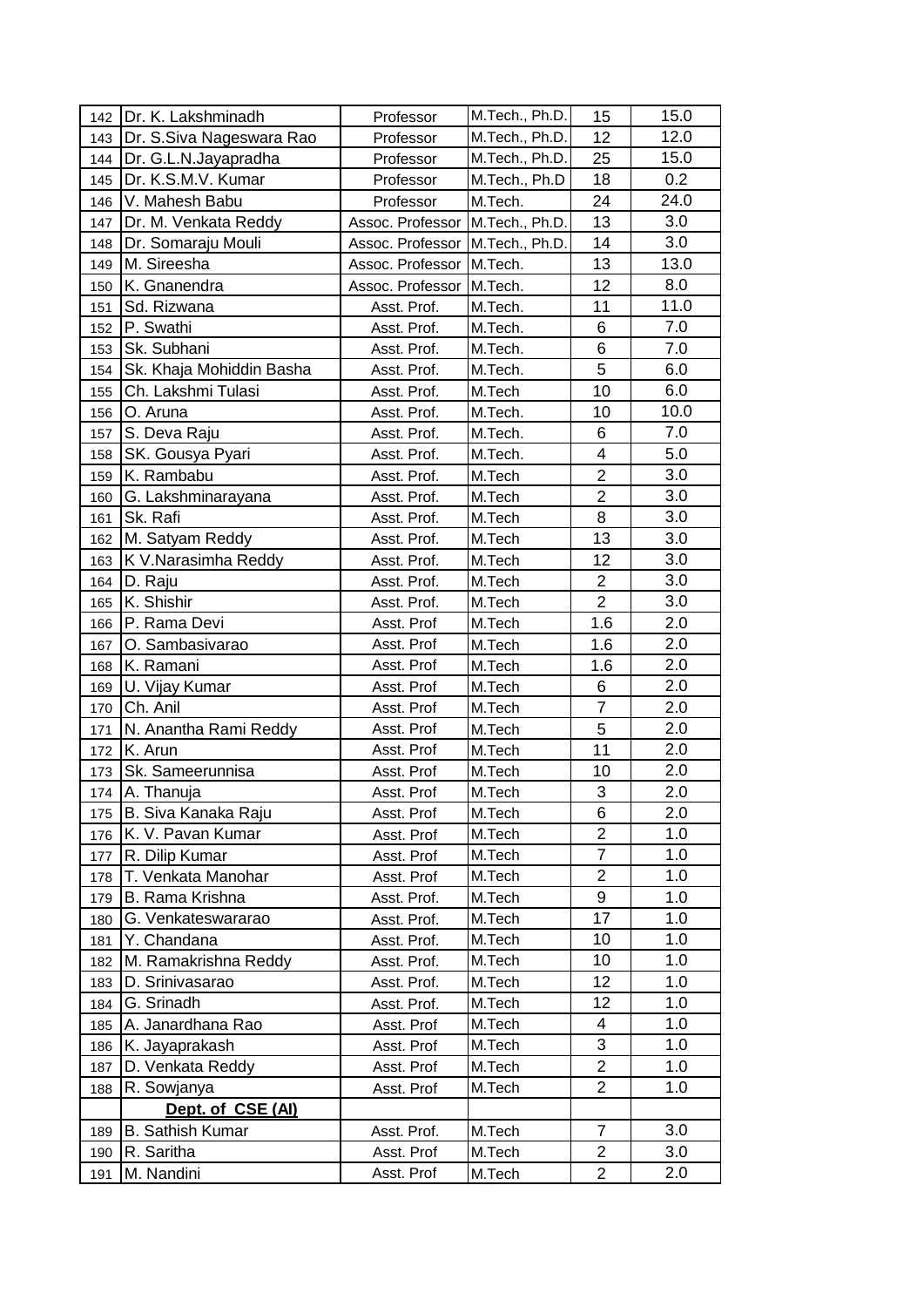| 192 | K. Ashok                  | Asst. Prof                      | M.Tech                 | $\overline{2}$ | 2.0  |
|-----|---------------------------|---------------------------------|------------------------|----------------|------|
|     | Dept. of I.T.             |                                 |                        |                |      |
| 193 | K.Hajarathaiah            | Assoc. Professor M.Tech         |                        | 10             | 10.0 |
| 194 | M.Syam Kumar              | Assoc. Professor                | M.Tech                 | 10             | 10.0 |
| 195 | S. Chaitanya Bharathi     | Asst. Prof                      | M.Tech                 | 3              | 3.0  |
| 196 | K.V. Srinivas             | Asst. Prof                      | M.Tech                 | 5              | 2.0  |
| 197 | <b>B.</b> Monika          | Asst. Prof                      | M.Tech                 | $\overline{2}$ | 1.0  |
| 198 | R. Kartheek               | Asst. Prof                      | M.Tech                 | 3              | 1.0  |
| 199 | Sk. Mohammed Jany         | Asst. Prof                      | M.Tech                 | 5              | 0.3  |
| 200 | P. Ramesh Babu            | Asst. Prof                      | M.Tech                 | 5              | 0.3  |
|     | Dept. of MCA              |                                 |                        |                |      |
| 201 | Y. Suhasini               | Professor                       | M.C.A                  | 6              | 6.0  |
| 202 | M.Mamatha                 | Assoc. Professor                | M.C.A                  | 14             | 14.0 |
| 203 | G.Samba Siva Rao          | Asst. Prof.                     | M.C.A                  | 9              | 10.0 |
| 204 | P. Revathi                | Asst. Prof.                     | M.C.A                  | 5              | 5.0  |
| 205 | Sk. Akbar Saleem          | Asst. Prof.                     | M.C.A                  | 4              | 4.0  |
| 206 | M. Sai Yaswanth           | Asst. Prof.                     | M.C.A                  | $\overline{2}$ | 2.0  |
| 207 | T. Venkatarao             | Asst. Prof                      | <b>MCA</b>             | 1              | 1.0  |
| 208 | M. Mounica Naga Bhavani   | Asst. Prof                      | <b>MCA</b>             | 1              | 1.0  |
| 209 | <b>B. Siva Prasad</b>     | Asst. Prof                      | MCA, M.Tech            | 0.7            | 0.7  |
|     | Department of M.B.A       |                                 |                        |                |      |
| 210 | Dr. Y. Siva Reddy         | Assoc. Professor   M.B.A., Ph.D |                        | 14             | 4.0  |
| 211 | Dr. P. Pattabhiram        | Assoc. Professor   M.B.A., Ph.D |                        | 15             | 14.0 |
| 212 | T.Mallikarjuna Rao        | Assoc. Professor M.B.A,         |                        | 16             | 15.0 |
| 213 | I.Sridhar                 | Assoc. Professor M.B.A.         |                        | 21             | 15.0 |
| 214 | Sk. Kareem Basha          | Assoc. Professor                | M.B.A.                 | 8              | 8.0  |
| 215 | D.Lakshmi Sowjanya        | Asst. Prof.                     | M.B.A.                 | 10             | 8.9  |
| 216 | G. Krishnam Raju          | Asst. Prof.                     | M.B.A.                 | $\overline{7}$ | 5.9  |
| 217 | Y. Suresh                 | Asst. Prof.                     | M.B.A.                 | 10             | 5.0  |
| 218 | Sd. Salma                 | Asst. Prof                      | M.B.A.                 | 9              | 4.5  |
| 219 | V. Hima Bindu             | Asst. Prof                      | M.B.A.                 | 5              | 4.5  |
| 220 | T.L. Sravani Kumari       | Asst. Prof                      | M.B.A.                 | 10             | 2.2  |
| 221 | D. Satish Babu            | Asst. Prof                      | M.B.A.                 | 11             | 8.0  |
|     | <b>BS&amp;H (English)</b> |                                 |                        |                |      |
| 222 | Dr.K. P. Lakshmi          | Professor                       | M.A., M.Phil., Ph.D.   | 25             | 10.0 |
| 223 | V. Aruna                  | Assoc. Professor                | M.A.                   | 24             | 15.0 |
| 224 | Z. Mohana Rao             | Assoc. Professor                | M.A.                   | 21             | 7.0  |
| 225 | G. Radha Krishna Murthy   | Assoc. Professor                | M.A., M.Phil.          | 6              | 6.0  |
| 226 | Dr. V. Sharon Luther      | Asst. Prof                      | M.A., Ph.D.            | 13             | 1.0  |
| 227 | M. Purna Chandra Rao      | Asst. Prof.                     | $MA - Eng$             | 6              | 5.0  |
| 228 | Ch. Krishna               | Asst. Prof.                     | MA., MBA               | 5              | 5.0  |
| 229 | <b>B.</b> Vemaiah         | Asst. Prof                      | M.A.                   | 13             | 1.0  |
| 230 | P. Prabhu Preethi         | Asst. Prof                      | M.A.                   | 1              | 1.6  |
| 231 | A. Venu Gopal             | Asst. Prof                      | M.A.                   | 13             | 7.0  |
|     | <b>Mathematics</b>        |                                 |                        |                |      |
| 232 | Dr. Sk. Mohiddin Shaw     | Professor                       | M.Sc., M.Phil., Ph.D., | 22             | 10.0 |
| 233 | Dr. G. Dharmaiah          | Professor                       | M.Sc., M.Phil., Ph.D.  | 22             | 7.9  |
| 234 | Dr. R. Mohana Ramana      | Assoc. Professor                | M.Sc., Ph.D.           | 26             | 1.4  |
| 235 | Dr. Ch. Maheswari         | Assoc. Professor                | M.Sc., M.Phil., Ph.D.  | 13             | 1.0  |
| 236 | D. Umasankar              | Assoc. Professor                | M.Sc., M.Phil.,        | 15             | 17.0 |
|     |                           |                                 |                        |                |      |